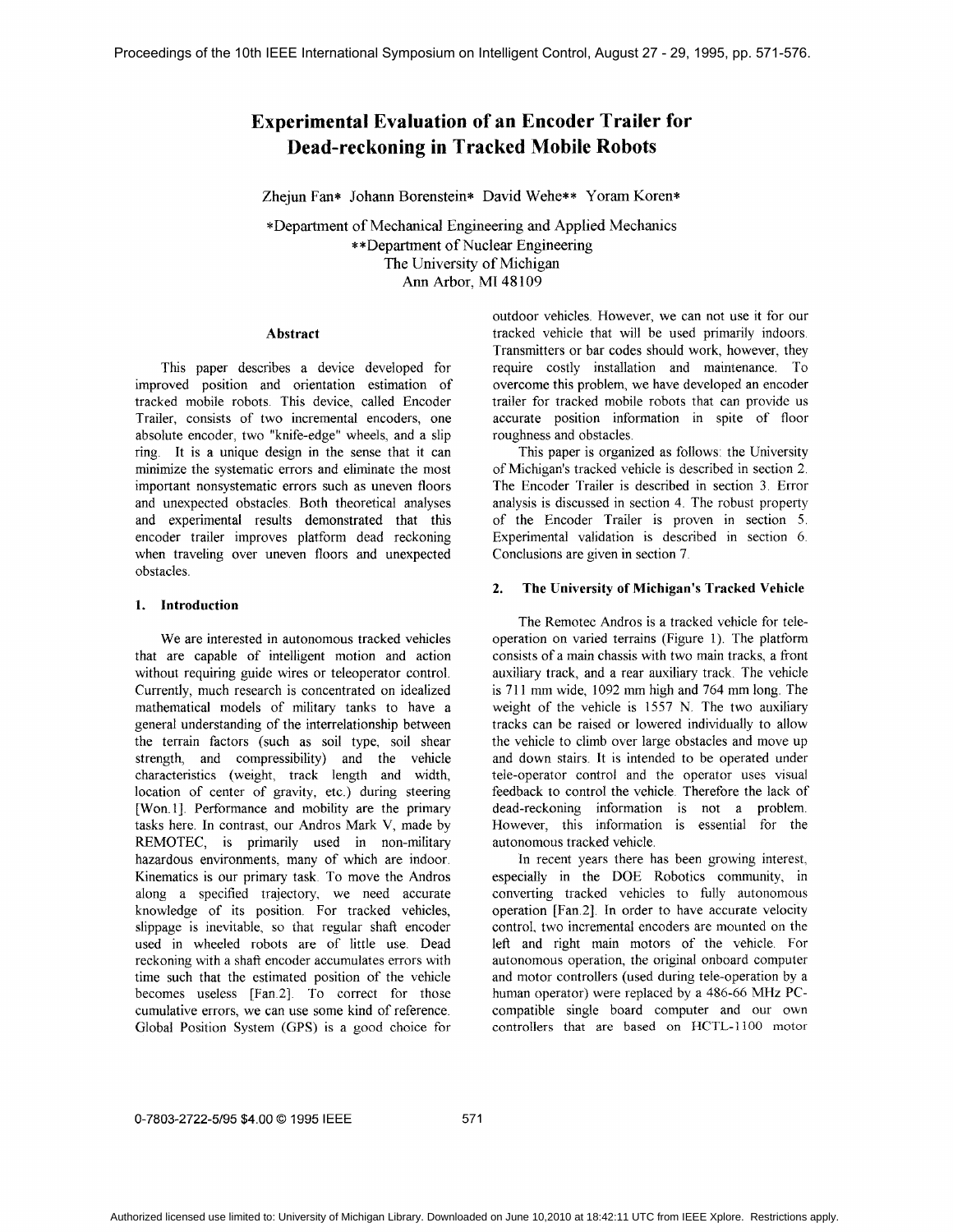controller chips. The new controller communicates with the host computer through parallel communication via a DG96 digital *U0* board [Fan I]



Figure 1 Remotec Andros

To assess the extent of dead-reckoning errors based on the two main track encoders, we performed University of Michigan Benchmark test (UMBmark) [Bor.2]. However, the nominal test-procedure had to be modified because of the dead-reckoning errors; the vehicle could not complete a square path. Typically, we encountered errors of 10 to 12 meters for a square path of nominally 16 meter total length. as shown in Figure 2. The orientation error was typically on the order of  $120^{\circ} - 130^{\circ}$  Therefore, the dead-reckoning information based on the main track encoders is useless due to the significant slip. To have reliable position information, we developed a unique attachment for the tracked vehicle (or any robot with limited dead-reckoning ability), called the "Encoder Trailer" (ET).



Figure 2 Return position errors for the Remotec Andros after attempting  $4 \times 4$ m bi-directional square path

#### **3. The Encoder Trailer**

The Encoder Trailer (ET) is a small two-wheel trailer that drags behind the main vehicle. as shown in Figure *3.* Mounted on each wheel is an optical incremental encoder. **A** rotary joint allows the trailer to rotate horizontally around a fixed point behind the pulling vehicle The trailer can rotate around this joint without limitation due to a slip ring that provides the electrical connections to the wheel encoders. When the Andros travels backward, the ET is designed to swivel and lead due to a hinge that connects the absolute encoder with the vehicle. The ET is also designed to be raised off the floor when the tracked vehicle drives over the obstacles, although this function is not yet implemented on our system.

The Encoder Trailer consists of two measurement wheels. two incremental encoders, one slip ring, one absolute encoder and connecting components as shown in Figure 3. The rim is made of aluminum, with an Oring as a traction-providing tire, as shown in [Figure 4.](#page-2-0) The incremental encoders have a resolution of 1200 pulses per revolution, and the absolute encoder has a resolution of 1024 pulses per revolution.



Figure 3 Remotec Andros with Encoder Trailer attached

Using the same dead-reckoning algorithm as is used for differential-drive robots, one can easily compute the position and orientation of the centerpoint of the trailer. Combining this information with the angle measured by the absolute encoder and with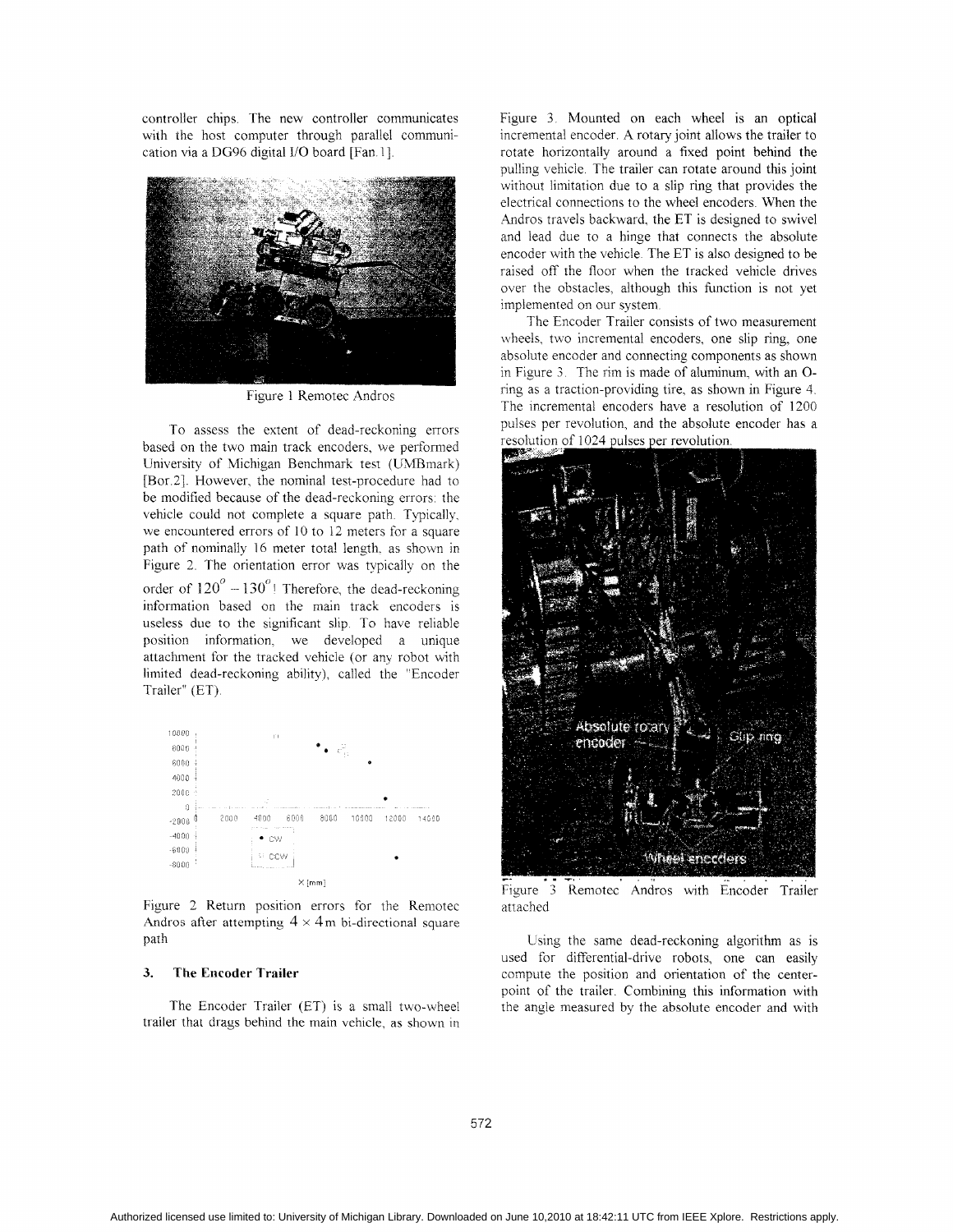<span id="page-2-0"></span>the joint length, the position and orientation of the main vehicle can be computed.

Figure *5* defines the position and orientation of the encoder trailer  $x_k$ ,  $y_k$ , and  $\theta_k$  at time  $t_k$ .  $X_k$ ,  $Y_k$ , and  $\beta_k$  are the position and orientation of the center of gravity of the tracked vehicle.  $\phi_k$  is the orientation of the tracked vehicle with respect to the encoder trailer measured by the absolute shaft encoder.  $\Delta S_k$  is the distance traveled by the encoder trailer during the kth step.  $\Delta\theta_k$  is the change of orientation of the encoder trailer during the kth step. From Figure *5,* we derive:

$$
x_k = x_{k-1} + \Delta S_k \cos(\theta_{k-1} + \Delta \theta_k / 2) \tag{1}
$$

$$
y_k = y_{k-1} + \Delta S_k \sin(\theta_{k-1} + \Delta \theta_k / 2)
$$
 (2)

$$
\Theta_k = \Theta_{k-1} + \Delta\Theta_k \tag{3}
$$



Figure 4 Measurement wheel design



$$
\Delta S_{\mathbf{k}} \approx \frac{N_{\mathbf{R}} D_{\mathbf{R}} + N_{\mathbf{L}} D_{\mathbf{L}}}{2} \tag{4}
$$

$$
\Delta \theta_{\rm k} \approx \frac{N_{\rm R} D_{\rm R} - N_{\rm L} D_{\rm L}}{b} \tag{5}
$$

where  $N_R$ , and  $N_L$  are the right and left encoder reading respectively.  $D_p$ , and  $D_i$  are the right and left wheel diameter, and b is the wheel base

The velocity of the encoder trailer can be expressed as

$$
\dot{\mathbf{x}}_{k} = \frac{\mathbf{v}_{L} + \mathbf{v}_{R}}{2} \cos \theta_{K} \tag{6}
$$

$$
\dot{\mathbf{x}}_{k} = \frac{\mathbf{v}_{L} + \mathbf{v}_{R}}{2} \cos \theta_{K}
$$
\n
$$
\dot{\mathbf{y}}_{k} = \frac{\mathbf{v}_{L} + \mathbf{v}_{R}}{2} \sin \theta_{K}
$$
\n(7)

$$
\dot{\Theta}_{K} = \frac{v_{R} - v_{L}}{b}
$$
 (8)

where  $V_R$  and  $V_L$  are the speed of the right and left measurement wheel at time  $t_{\text{t}}$ .

Correspondingly, we can express the position and orientation of the tracked vehicles as follows

$$
X_k = x_k + l_1 \cos \theta_k + l_2 \cos \beta_k \tag{9}
$$

$$
Y_k = y_k + l_1 \sin \theta_k + l_2 \sin \beta_k \tag{10}
$$

$$
\beta_{k} = \theta_{k} + \phi_{k} \tag{11}
$$

Differentiating the above equations yields the velocity of the tracked vehicle

$$
\dot{\mathbf{X}}_{k} = \dot{\mathbf{x}}_{k} - \mathbf{l}_{1} \dot{\theta}_{k} \sin \theta_{k} - \mathbf{l}_{2} \dot{\beta}_{k} \sin \beta_{k} \tag{12}
$$

$$
\dot{Y}_k = \dot{y}_k + I_1 \dot{\theta}_k \cos \theta_k + I_2 \dot{\beta}_k \cos \beta_k \tag{13}
$$

$$
\dot{\beta}_k = \dot{\theta}_k + \dot{\phi}_k \tag{14}
$$

Therefore, the robot's position is uniquely determined from the reading of the left and right incremental encoders, and of the absolute encoder. The rationale for using a device like the ET, despite its obvious disadvantage, is that many indoor applications might require a tracked vehicle because of occasional floors during most of the robot's travel For  $X<sub>x</sub>$  obstacles, but would offer relatively smooth concrete Figure 5 Location and velocity from Encoder Trailer autonomous operation, continuous absolute position updates are required. With conventional techniques,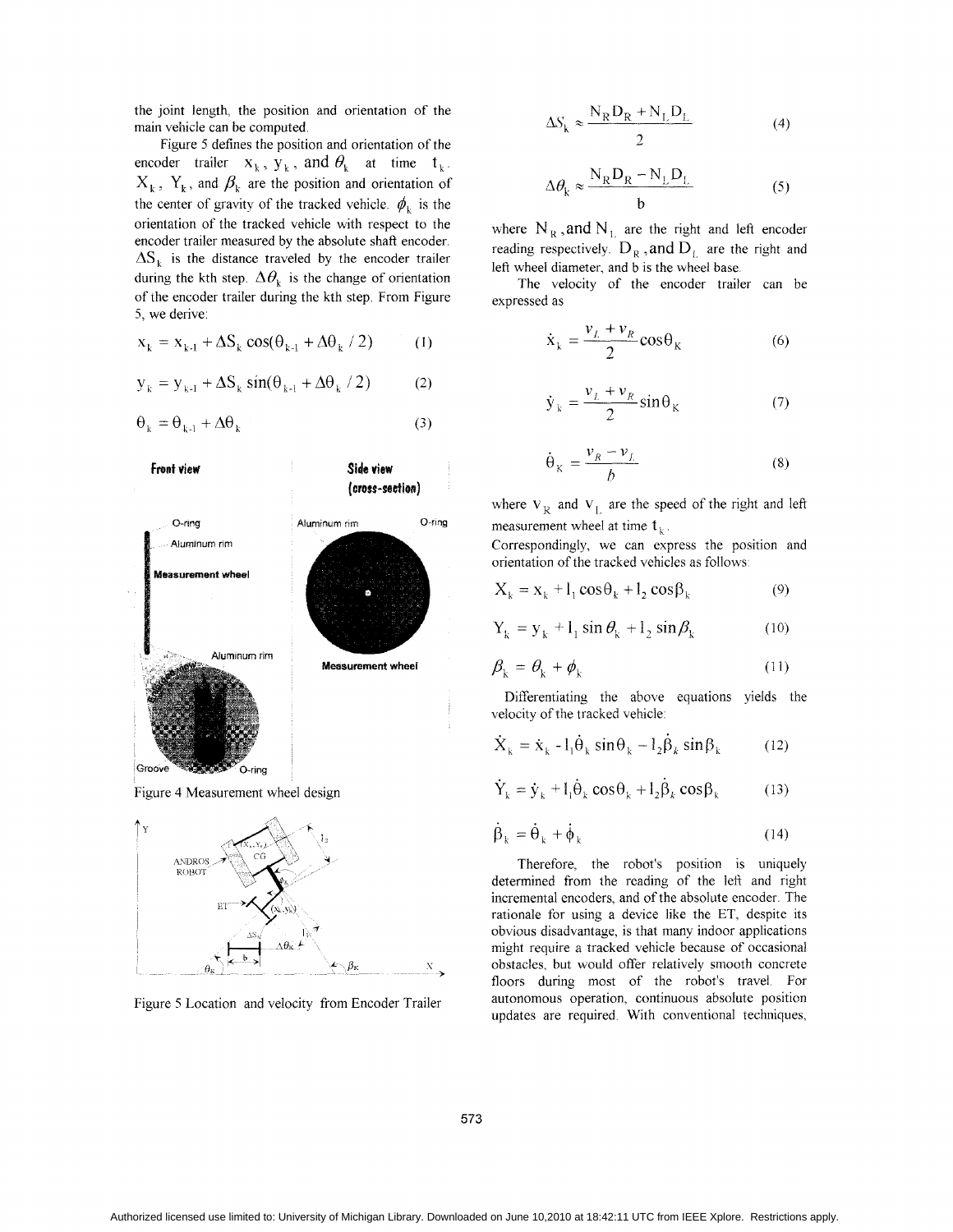this would require the costly installation and maintenance of beacon systems in which several of the beacons must be seen at all times. We believe that the installation cost for such a system could be dramatically lower, if dead-reckoning information was available most of the time. The encoder trailer is economical, effective, and computationally cheap. In addition, it can provide fast position updates without modification of the environment We will show in the following section that the encoder trailer can minimize the systematic errors due to unequal wheel diameters and uncertainty about the effective wheelbase

## **4. Error Analysis**

According to Eqs. (1)-(5), the position and orientation of the center of the trailer can be easily computed based on the two incremental encoders, which are mounted on the trailer wheels. This computation is called dead-reckoning. However, deadreckoning is based on the assumption that wheel revolutions can be translated into linear displacement relative to the floor. This assumption is only of limited validity. For example, a wheel might rotate without any linear displacement, a condition known as total slippage. In this case, the wheel encoder will register wheel revolutions and calculate the predicted linear displacement even though there is no actual linear displacement at all. Under normal conditions, deadreckoning errors may fit into one of two categories: (1) systematic errors and (2) non-systematic errors [Bor.2j.

- I. Systematic errors
	- a Two wheel diameters are different
	- b. Wheelbase is uncertain
	- $\mathcal{C}$ Wheels are misaligned

d. from the nominal value The average of two wheel diameters is different

- e. Encoder resolution is finite
- f. Encoder sampling rate is finite
- 2 Non-systematic errors
	- a. Travel over uneven floors
	- b Travel over unexpected objects on the floor
	- c. Slip due to
		- slippery floors
		- *0* over-acceleration
		- fast turning (skidding)
		- non-point wheel contact with the floor

## **4.1 Systematic Dead-reckoning Errors**

Systematic errors are usually caused by imperfections in the design and mechanical implementation of a mobile robot The two most

significant systematic error sources are *unequal wheel diameters* and the *inzcertuinty abozrt the* effective *Mbheelhase* [Bor 21.

a) *Unequal wheel diameters:* Most mobile robots use rubber tires to improve traction. These tires are difficult to manufacture to exactly the same diameter. Furthermore, rubber tires compress differently under asymmetric load distribution. Either one of these effects can cause substantial dead-reckoning errors.

b) *lncertainty about the wheelbase:* The wheelbase is defined as the distance between the contact points of the two drive wheels of a differential-drive robot and the floor. The wheelbase must be known in order to compute the amount of rotation of the vehicle. Uncertainty in the effective wheelbase is caused by the fact that rubber tires contact the floor not in one point, but rather in a contact area. The resulting uncertainty about the wheelbase can be on the order of 1% in some commercially available robots.

Systematic dead-reckoning errors can be reduced by adaptive calibration [Fan. 1] or  $UMBark$  [Bor.2]. In this chapter, the large systematic errors of the tracked vehicle are reduced by the special design of Encoder Trailer. The wheels of the encoder trailer are "knifeedge" thin and not compressible because they are made of aluminum with a thin layer of rubber as a tire. The two wheels are carefdly manufactured to nearly the same diameter. *Also,* since the measurement wheels carry only a small well-balanced load, asymmetric load distribution on the robot has no effect on measurement accuracy. Therefore, the problem of unequal wheel diameters is minimized. Furthermore, since O-ring "tire" contacts the floor only at one point, the uncertainty about the effective wheelbase is minimized. In addition, misalignment of wheels is also minimized by careful design and assembly of the trailer. Therefore, all important systematic errors sources are minimized except minor sources such as limited incremental encoder resolution, which is 1200 pulse/revolution, and limited encoder sampling rate, which is 16 ms/sample in our low level controller. Both of these values are good enough in typical applications.

Systematic errors are particularly serious because they accumulate. On most smooth indoor floors, systematic errors are dominant. However, on rough floors with significant irregularities, non-systematic errors are dominant [Bor.1]. One particularly serious problem with non-systematic errors is that they may appear unexpectedly (for example, when the robot traverses unexpected objects such as cables), and they cause an orientation error, which, in turn, can cause unbounded position errors. Such disturbances can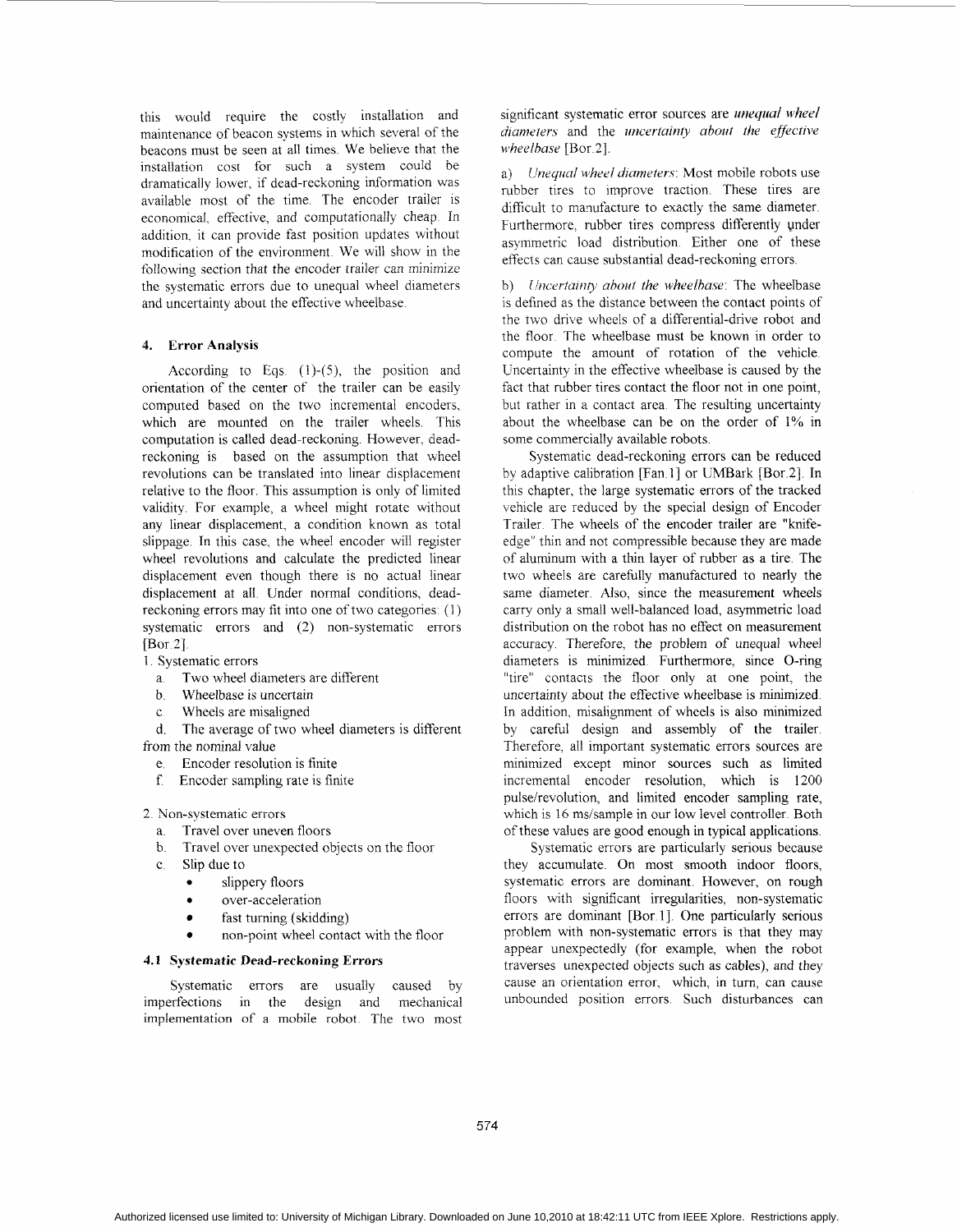decrease the accuracy of the vehicle's controller. trajectory

## **4.2 Non-systematic Dead-reckoning Errors**

Non-systematic dead-reckoning errors are those errors that are caused by the interaction of the robot with unpredictable features of the environment. For example, irregularities on the floor surface, such as bumps, cracks, or debris, will cause a wheel to rotate more than predicted, because the affected wheel travels up or down the irregularity, in addition to the expected horizontal amount of travel. Non-systematic errors are a great problem for actual applications, because it is impossible to predict an upper bound for the deadreckoning error [Bor. I].

The typical dead-reckoning is very sensitive to normal floor irregularities such as cracks or bumps, because such disturbances cause orientation errors that induce unbounded lateral errors. To overcome this problem, we have introduced a method called internal position error correction **(IPEC)** [Bor. I]. With this approach two mobile robots mutually correct their dead-reckoning errors. However, it requires that both robots can measure their relative distance and bearing continuously and accurately. Such redundancy may only have limited application in practical applications. To overcome this problem, we introduced the ET, which is accurate and robust with respect to the typical floor irregularities.

In mobile robot motion control, the orientation errors are the dominant errors since they cause unbounded growth of the contour errors. The tracking errors are usually of less concern [Fan. 1, Fen. 11.

**As** shown in the next section, an essential property of the Encoder Trailer is that it is robust with respect to the typical irregularities and unexpected obstacles. Due to this property, the vehicle orientation based on ET does not change after ET travels over bumps.

## *5.* **The Robust Property of the Encoder Trailer**

Due to the design of the Encoder Trailer, it is shown to be robust with respect to typical floor irregularities and unexpected obstacles in the following postulates

*Postulate 1.* The robot's orientation based on encoder trailer remains the same if one wheel of the encoder trailer travels over a bump

Proof. To prove Postulate 1, it is sufficient to show that the robot's orientation remains the same while one wheel of the encoder trailer travels over a bump during the straight line motion For straight line motion, the angular velocities are approximately the same for the left and right wheels of the encoder trailer while one

wheel travels over a bump. Therefore, the total distance traveled by two wheels are approximately the same. However, the horizontal distance traveled by the left wheel (traveling over a bump) is  $\Delta L$  less than that of the right wheel. This difference causes an orientation change of y (positive in this example). **As**  shown in Figure 6, the initial heading of the robot is 90

degrees or  $\beta = 90^\circ$ . As ABLED and CDLAC,  $\phi$ equals  $\gamma$  in magnitude. As  $\gamma$  is defined to be positive if the rotation from AB to **AC** is counter-clockwise and **4** is defined to be positive if the rotation from CD to DE is counter-clockwise, we can conclude:

$$
\phi = -\gamma \tag{15}
$$

From Figure 6, we can see that:

$$
\theta = 90^{\circ} + \gamma \tag{16}
$$

$$
\beta = \theta + \phi \tag{17}
$$

Substitute Eqs. (15) and (16) into Eq. (17) to get:  
\n
$$
\beta = 90^{\circ} + \gamma - \gamma = 90^{\circ}
$$
\n(18)



Figure 6 The change of orientation due to traversing a bump

## Hence Postulate 1 is proven.

*Postulate 2.* The robot's orientation based on encoder trailer remains the same if both wheels of the encoder trailer travel over the same bumps.

Proof. Postulate 2 is obvious.

*Postulate 3.* The robot's orientation based on encoder trailer remains the same if both wheels of the encoder trailer travel over two different bumps.

Proof. To prove Postulate 3, it is sufficient to show that robot's orientation remains the same during the straight line motion. If the bump traversed by left trailer wheel is larger than that of right wheel, the horizontal distance traveled by the left wheel is less than that of right wheel. This difference causes an orientation change of  $\gamma$  (positive in this case). Similarly, if the bump traversed by left trailer wheel is